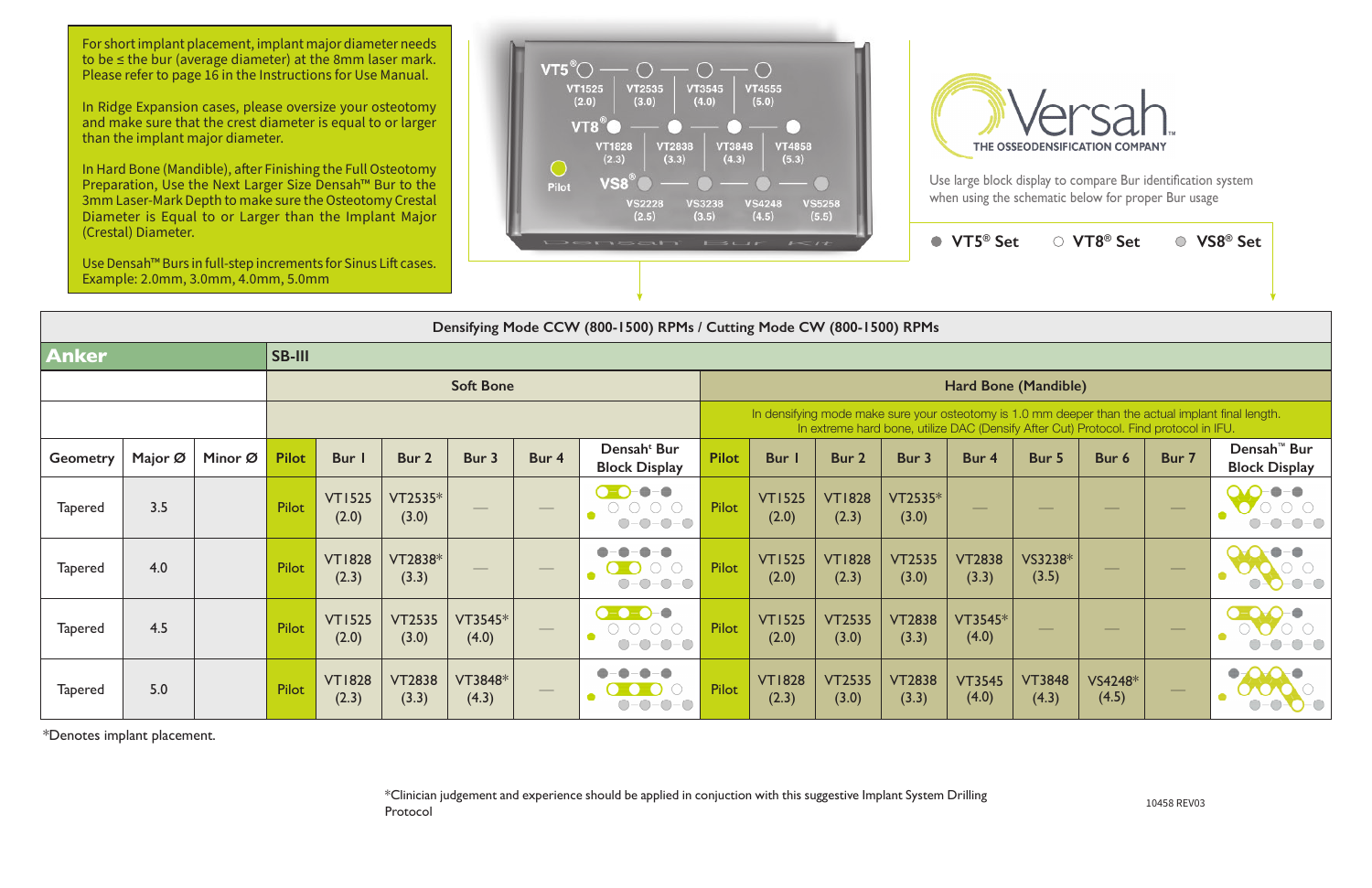| $\epsilon = \epsilon$                                                                                                                                                                       |                        |                        | VT5 <sup>®</sup> Set   |                        | ○ VT8 <sup>®</sup> Set |       | VS8 <sup>®</sup> Set                            |  |  |  |  |
|---------------------------------------------------------------------------------------------------------------------------------------------------------------------------------------------|------------------------|------------------------|------------------------|------------------------|------------------------|-------|-------------------------------------------------|--|--|--|--|
|                                                                                                                                                                                             |                        |                        |                        |                        |                        |       |                                                 |  |  |  |  |
| Mode CW (800-1500) RPMs                                                                                                                                                                     |                        |                        |                        |                        |                        |       |                                                 |  |  |  |  |
|                                                                                                                                                                                             |                        |                        |                        |                        |                        |       |                                                 |  |  |  |  |
| Hard Bone (Mandible)                                                                                                                                                                        |                        |                        |                        |                        |                        |       |                                                 |  |  |  |  |
| In densifying mode make sure your osteotomy is 1.0 mm deeper than the actual implant final length.<br>In extreme hard bone, utilize DAC (Densify After Cut) Protocol. Find protocol in IFU. |                        |                        |                        |                        |                        |       |                                                 |  |  |  |  |
| Bur I                                                                                                                                                                                       | Bur <sub>2</sub>       | Bur 3                  | Bur 4                  | Bur 5                  | Bur 6                  | Bur 7 | Densah <sup>™</sup> Bur<br><b>Block Display</b> |  |  |  |  |
| <b>VT1525</b><br>(2.0)                                                                                                                                                                      | <b>VT1828</b><br>(2.3) | VT2535*<br>(3.0)       |                        |                        |                        |       |                                                 |  |  |  |  |
| <b>VT1525</b><br>(2.0)                                                                                                                                                                      | <b>VT1828</b><br>(2.3) | <b>VT2535</b><br>(3.0) | <b>VT2838</b><br>(3.3) | VS3238*<br>(3.5)       |                        |       |                                                 |  |  |  |  |
| <b>VT1525</b><br>(2.0)                                                                                                                                                                      | <b>VT2535</b><br>(3.0) | <b>VT2838</b><br>(3.3) | VT3545*<br>(4.0)       |                        |                        |       |                                                 |  |  |  |  |
| <b>VT1828</b><br>(2.3)                                                                                                                                                                      | <b>VT2535</b><br>(3.0) | <b>VT2838</b><br>(3.3) | <b>VT3545</b><br>(4.0) | <b>VT3848</b><br>(4.3) | VS4248*<br>(4.5)       |       |                                                 |  |  |  |  |

## **Densifying Mode CCW (800-1500) RPMs / Cutting Mode CW (800-1500) RPMs**

|                 | Densifying Mode CCW (800-1500) RPMs / Cutting Mode CW (800-1500) RPMs |         |              |                        |                        |                          |                   |                                                                                                                                                                                                                                                                                                                                                                                                                     |                                                                                                                                                                                             |                        |                        |                        |                        |                        |                                |                   |                                                 |
|-----------------|-----------------------------------------------------------------------|---------|--------------|------------------------|------------------------|--------------------------|-------------------|---------------------------------------------------------------------------------------------------------------------------------------------------------------------------------------------------------------------------------------------------------------------------------------------------------------------------------------------------------------------------------------------------------------------|---------------------------------------------------------------------------------------------------------------------------------------------------------------------------------------------|------------------------|------------------------|------------------------|------------------------|------------------------|--------------------------------|-------------------|-------------------------------------------------|
| <b>Anker</b>    |                                                                       |         | SB-II        |                        |                        |                          |                   |                                                                                                                                                                                                                                                                                                                                                                                                                     |                                                                                                                                                                                             |                        |                        |                        |                        |                        |                                |                   |                                                 |
|                 |                                                                       |         |              | <b>Soft Bone</b>       |                        |                          |                   |                                                                                                                                                                                                                                                                                                                                                                                                                     |                                                                                                                                                                                             | Hard Bone (Mandible)   |                        |                        |                        |                        |                                |                   |                                                 |
|                 |                                                                       |         |              |                        |                        |                          |                   |                                                                                                                                                                                                                                                                                                                                                                                                                     | In densifying mode make sure your osteotomy is 1.0 mm deeper than the actual implant final length.<br>In extreme hard bone, utilize DAC (Densify After Cut) Protocol. Find protocol in IFU. |                        |                        |                        |                        |                        |                                |                   |                                                 |
| <b>Geometry</b> | Major Ø                                                               | Minor Ø | <b>Pilot</b> | Bur                    | Bur 2                  | Bur 3                    | Bur 4             | Densah <sup>™</sup> Bur<br><b>Block Display</b>                                                                                                                                                                                                                                                                                                                                                                     | <b>Pilot</b>                                                                                                                                                                                | Bur I                  | Bur 2                  | Bur 3                  | Bur 4                  | Bur 5                  | Bur 6                          | Bur 7             | Densah <sup>™</sup> Bur<br><b>Block Display</b> |
| <b>Tapered</b>  | 3.5                                                                   |         | Pilot        | <b>VT1525</b><br>(2.0) | $VT2535*$<br>(3.0)     | $\overline{\phantom{a}}$ | $\hspace{0.05cm}$ | $\begin{picture}(20,20) \put(-70,10){\makebox(0,0){$b$}} \put(-70,10){\makebox(0,0){$b$}} \put(-70,10){\makebox(0,0){$b$}} \put(-70,10){\makebox(0,0){$b$}} \put(-70,10){\makebox(0,0){$b$}} \put(-70,10){\makebox(0,0){$b$}} \put(-70,10){\makebox(0,0){$b$}} \put(-70,10){\makebox(0,0){$b$}} \put(-70,10){\makebox(0,0){$b$}} \put(-70,10){\makebox(0,0){$b$$<br>$ \bigcirc$ $ \bigcirc$<br>$-\bigcirc$<br>$O-O$ | Pilot                                                                                                                                                                                       | <b>VT1525</b><br>(2.0) | <b>VT1828</b><br>(2.3) | VT2535*<br>(3.0)       |                        |                        |                                | $\hspace{0.05cm}$ |                                                 |
| <b>Tapered</b>  | 4.0                                                                   |         | Pilot        | <b>VT1828</b><br>(2.3) | VT2838*<br>(3.3)       |                          |                   | $O-O$                                                                                                                                                                                                                                                                                                                                                                                                               | Pilot                                                                                                                                                                                       | <b>VT1525</b><br>(2.0) | <b>VT1828</b><br>(2.3) | <b>VT2535</b><br>(3.0) | <b>VT2838</b><br>(3.3) | VS3238*<br>(3.5)       |                                |                   |                                                 |
| <b>Tapered</b>  | 4.5                                                                   |         | Pilot        | <b>VT1525</b><br>(2.0) | <b>VT2535</b><br>(3.0) | VT3545*<br>(4.0)         |                   | $\bullet$ $\bullet$ $\bullet$<br>$O-O-O$ - $O$ -<br>$-\bigcirc$                                                                                                                                                                                                                                                                                                                                                     | Pilot                                                                                                                                                                                       | <b>VT1525</b><br>(2.0) | <b>VT2535</b><br>(3.0) | <b>VT2838</b><br>(3.3) | VT3545*<br>(4.0)       |                        | $\overbrace{\hspace{25mm}}^{}$ | $\hspace{0.05cm}$ |                                                 |
| <b>Tapered</b>  | 5.0                                                                   |         | Pilot        | <b>VT1828</b><br>(2.3) | <b>VT2838</b><br>(3.3) | VT3848*<br>(4.3)         |                   |                                                                                                                                                                                                                                                                                                                                                                                                                     | Pilot                                                                                                                                                                                       | <b>VT1828</b><br>(2.3) | <b>VT2535</b><br>(3.0) | <b>VT2838</b><br>(3.3) | <b>VT3545</b><br>(4.0) | <b>VT3848</b><br>(4.3) | VS4248*<br>(4.5)               |                   | ●                                               |

\*Denotes implant placement.

\*Clinician judgement and experience should be applied in conjuction with this suggestive Implant System Drilling Protocol



Use large block display to compare Bur identification system when using the schematic below for proper Bur usage

For short implant placement, implant major diameter needs to be ≤ the bur (average diameter) at the 8mm laser mark. Please refer to page 16 in the Instructions for Use Manual.

In Ridge Expansion cases, please oversize your osteotomy and make sure that the crest diameter is equal to or larger than the implant major diameter.

In Hard Bone (Mandible), after Finishing the Full Osteotomy Preparation, Use the Next Larger Size Densah™ Bur to the 3mm Laser-Mark Depth to make sure the Osteotomy Crestal Diameter is Equal to or Larger than the Implant Major (Crestal) Diameter.

Use Densah™ Burs in full-step increments for Sinus Lift cases. Example: 2.0mm, 3.0mm, 4.0mm, 5.0mm

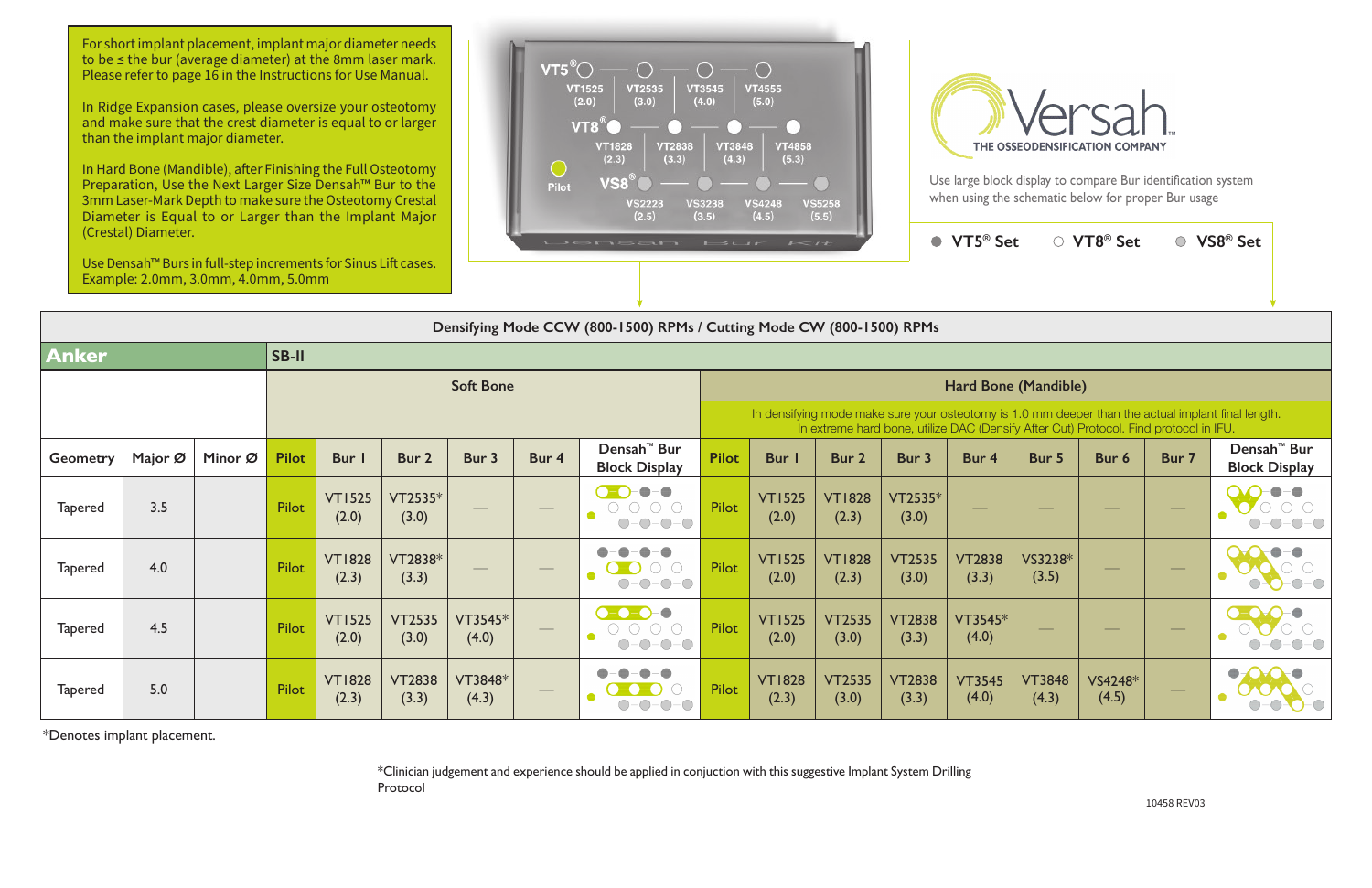Use large block display to compare Bur identification system when using the schematic below for proper Bur usage

|                 | $VT5^{\circ}$ Set                                                   |                        | ○ VT8 <sup>®</sup> Set |       | ○ VS8 <sup>®</sup> Set                                                   |
|-----------------|---------------------------------------------------------------------|------------------------|------------------------|-------|--------------------------------------------------------------------------|
| <b>RPMs</b>     |                                                                     |                        |                        |       |                                                                          |
|                 |                                                                     |                        |                        |       |                                                                          |
|                 | Hard Bone (Mandible)                                                |                        |                        |       |                                                                          |
|                 | ne, utilize DAC (Densify After Cut) Protocol. Find protocol in IFU. |                        |                        |       | re your osteotomy is 1.0 mm deeper than the actual implant final length. |
| 3ur 3           | Bur 4                                                               | Bur 5                  | Bur 6                  | Bur 7 | Densah <sup>™</sup> Bur<br><b>Block Display</b>                          |
| S2228*<br>(2.5) |                                                                     |                        |                        |       |                                                                          |
| S3238*<br>(3.5) |                                                                     |                        |                        |       |                                                                          |
| T2838<br>(3.3)  | <b>VT3545</b><br>(4.0)                                              | <b>VT3848</b><br>(4.0) | VS4248*<br>(4.5)       |       |                                                                          |



\*Denotes implant placement.

\*Clinician judgement and experience should be applied in conjuction with this suggestive Implant System Drilling Protocol



For short implant placement, implant major diameter needs to be ≤ the bur (average diameter) at the 8mm laser mark. Please refer to page 16 in the Instructions for Use Manual.

In Ridge Expansion cases, please oversize your osteotomy and make sure that the crest diameter is equal to or larger than the implant major diameter.

In Hard Bone (Mandible), after Finishing the Full Osteotomy Preparation, Use the Next Larger Size Densah™ Bur to the 3mm Laser-Mark Depth to make sure the Osteotomy Crestal Diameter is Equal to or Larger than the Implant Major (Crestal) Diameter.

Example: 2.0mm, 3.0mm, 4.0mm, 5.0mm